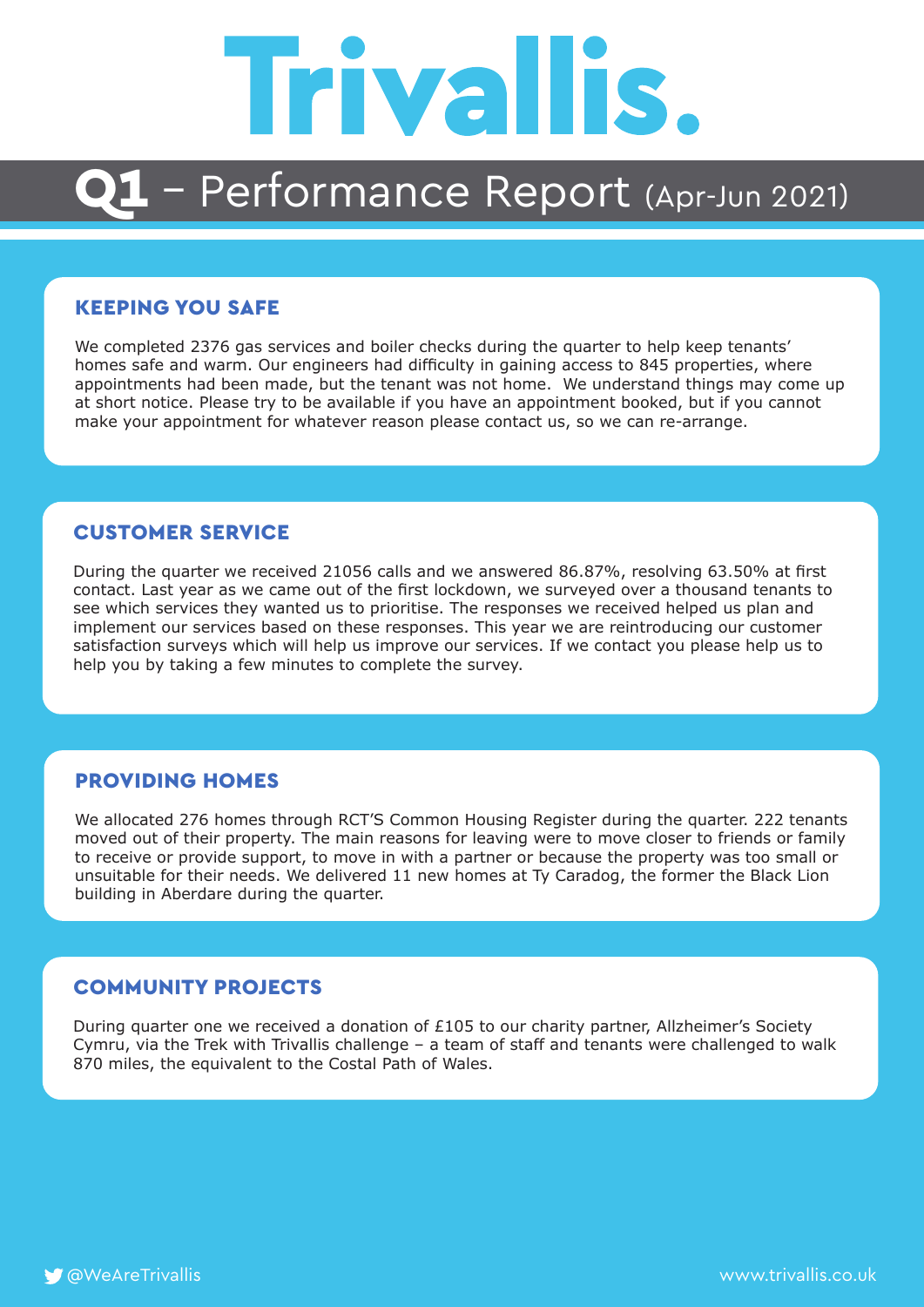

This ensures that your gas boiler is safe and compliant. This quarter is lower than last quarter.



rent charged for the year

**14784** 

TENANTS

Paying by

DIR<mark>ECT</mark><br>Debit

This is the amount of arrears as a percentage of what is due by



This is all the things we must do to ensure your homes are safe. It includes maintaining lifts and hoists. This is higher than last quarter.

### Number of NO ACCESSES

This is a

convenient and easy way to pay for your tenancy. Give us a call if you would like to set up a direct debit.

This refers to when we turn up to check your boiler and we cannot get access. The main reasons for this, is due to the tenant not being home. If you can't make your appointment, please contact us as soon as you can to rearrange. Telephone: **03000 030 888** Email: **customerservices@trivallis.co.uk**

# £383,908.95

### Additional income gained for tenants through money advice team

Our Money Advice Team helps hundreds of tenants through various schemes to get additional income and help with all money related matters such as utility bills, paying their rent, accessing specialist support and benefit advice. If you would like more information phone us on 03000 030 888 and ask to speak to the Money Advice Team.

27 People Helped through the **GET READY** AND MOVE ON programme

Our 'Get Ready and Move On', (GRAMO) Programme has helped 27 people during the quarter. GET READY MOVE ON is an informal training program aimed at preparing people to rent a home. The training covers all aspects of tenancy management from home searching, dealing with landlord, neighbours, antisocial behaviour and how to access help if needed.